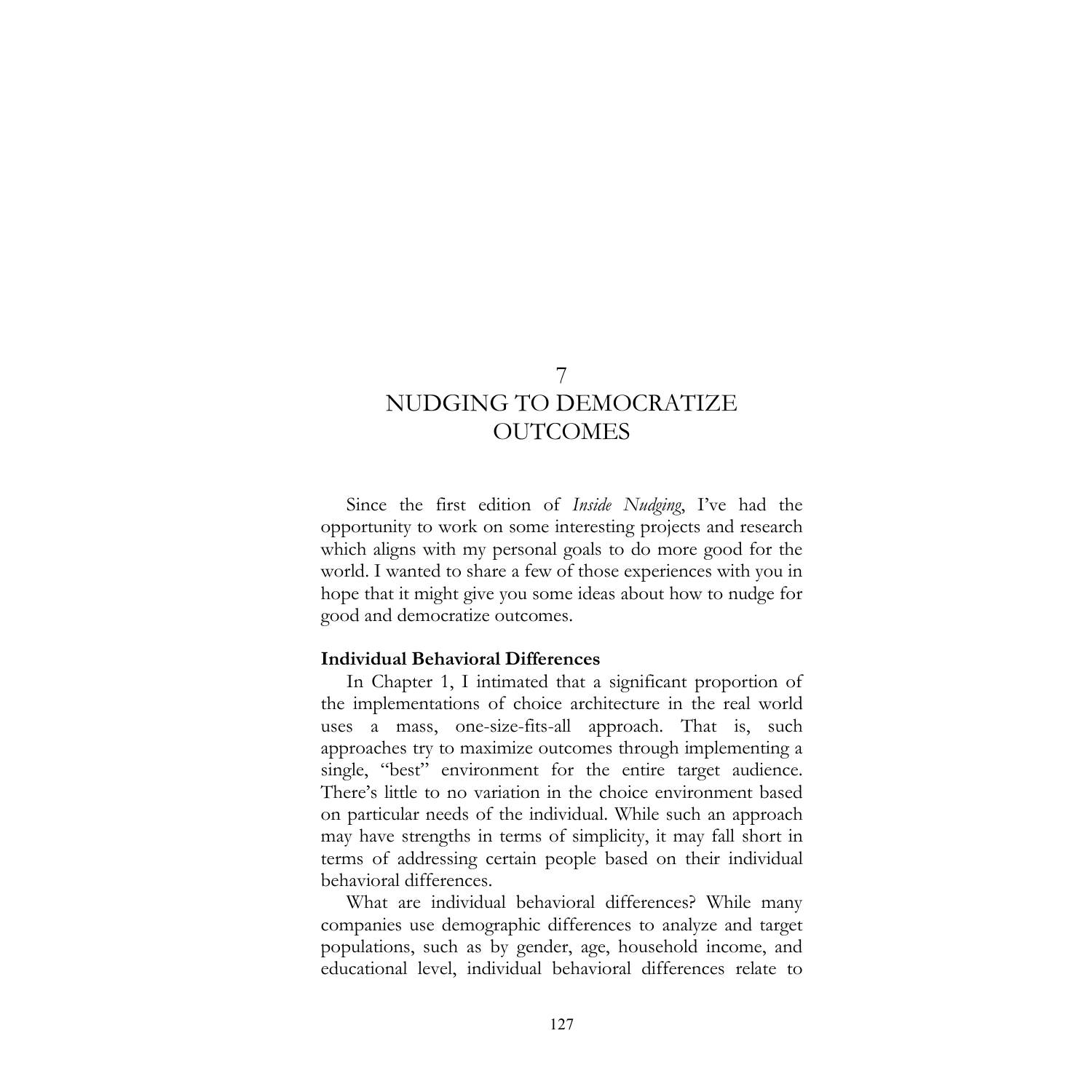various psychological, judgment, and belief-driven differences in how people make decisions.

As an example of individual behavioral differences, consider the following chart (Figure 7.1), which is based on a survey I worked on with Kendra Seaman, Mikella Green, and Gregory Samanez-Larkin and covers 508 healthy people between the ages of 20 and 81 (Seaman, Green, et al. 2018). The chart illustrates the distribution of survey participants' loss aversion scores31, which are essentially their sensitivity to losses relative to gains. In this sample, the median loss aversion score was about 1.75 (i.e., such people experience losses 1.75 times as intensely as gains). Yet on the right hand side of the chart, 10.8% of people had loss aversion scores greater than 9.0 and less than or equal to 10.0. That is pretty extreme sensitivity to losses. At the other end of the spectrum on the left hand side of the chart,  $18.9\%$  of people (i.e.,  $13.8\%$  plus  $5.1\%$ ) were either 1) just as sensitive to losses as gains or 2) somewhat gain seeking. People may make very different decisions according to their loss aversion sensitivities, and these differences extend to many other behavioral areas beyond those covered here.

Why do individual differences matter? Whereas demographic information may factually represent *what* you are, individual behavioral differences speak more to *who* you are and how you perceive the world and behave. Think about the case of loss aversion for a moment. If someone is extremely loss averse, how should they think about financial decisions? Should they invest significant amounts of money in risky stocks if they need that money? Should they take on adjustable rate mortgages? How should they look at insurance? While the answers are not necessarily clear cut, by looking at people through the lenses of individual behavioral differences, we can better understand how choice environments might differentially affect people or be tailored to help meet their needs.

<sup>&</sup>lt;sup>31</sup> You can measure your own loss aversion score for free by visiting the Digitai website: http://www.digitai.org/#lab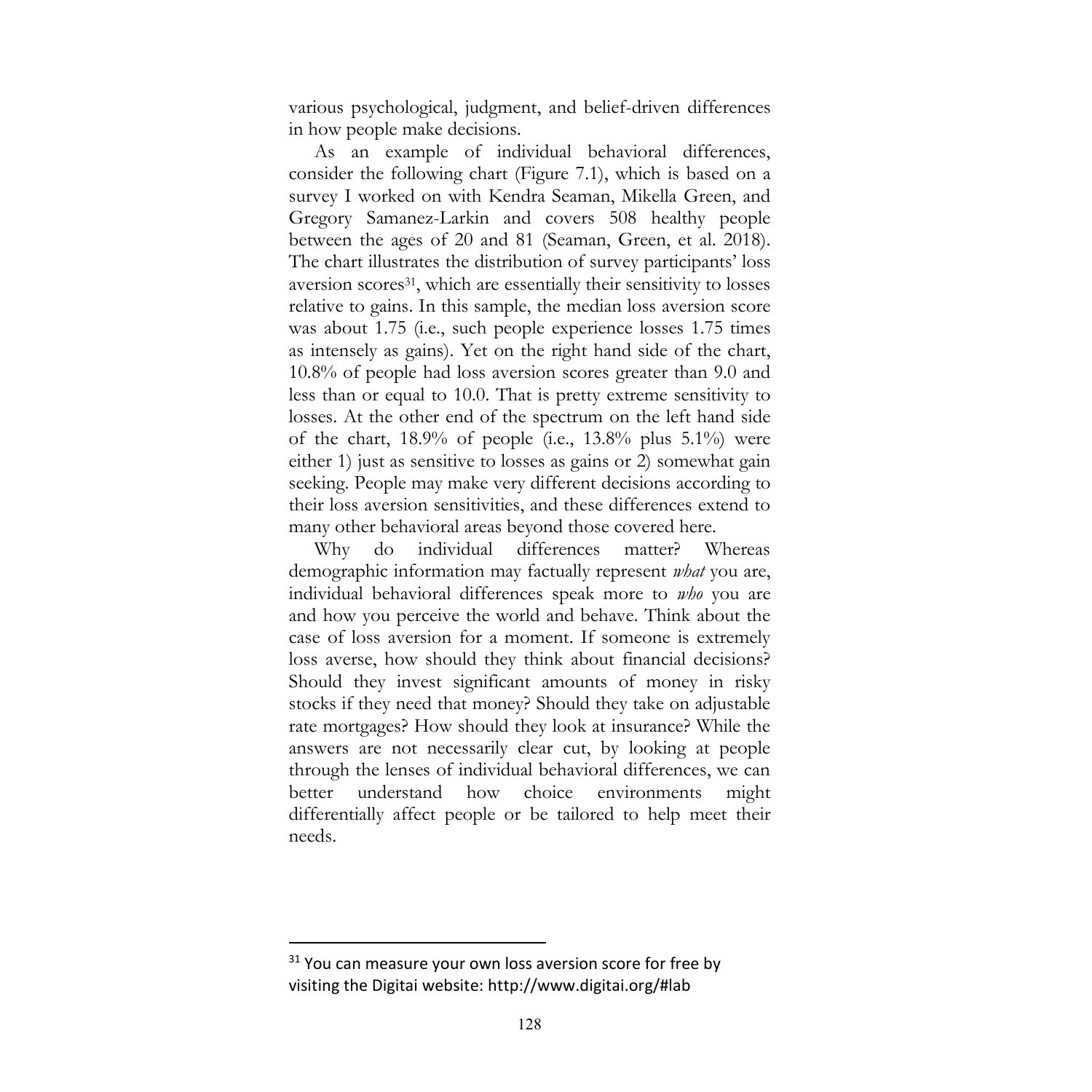

### Example of Individual Behavioral Differences: Percent of People and Their Loss Aversion



Let's examine another individual behavioral difference, specifically around subjective numeracy. Consider the following questions, where answers to each question are supposed to be an integer between 1 and 6 (McNaughton, Cavanaugh, et al. 2015):

1) How good are you at working with fractions?  $(1 = not$ good at all and  $6 \equiv$  extremely good)

2) How good are you at figuring out how much a shirt will cost if it is 25% off? (1 = not good at all and 6 = extremely good)

3) How often do you find numerical information to be useful? (1 = never and  $6$  = very often).

The answers to these questions (called "items"), when summed together, result in a number between 3 and 18 called a scale.32 In this case, the sum of the three numbers results in a

<sup>&</sup>lt;sup>32</sup> In the interest of brevity, I do not define how scales are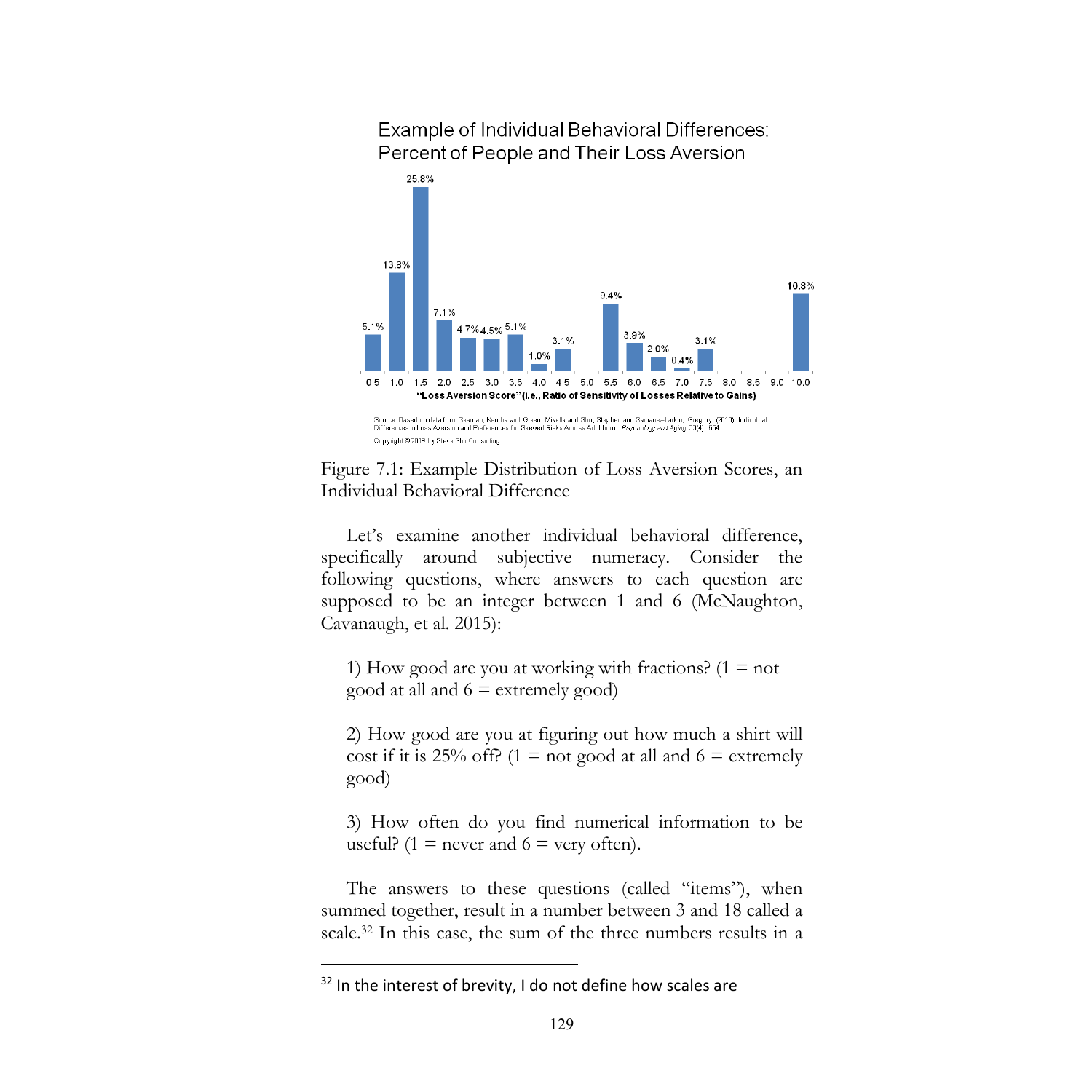measure of subjective numeracy, which represents a combination of 1) a person's self-reported skills relative to handling numbers and math related to percentages, etc. and 2) their information preferences. For example, a person who has a subjective numeracy score of 3 could be considered much less numerate than a person with a score of 18. People with a score of 3 might be intimidated by using percentages either because they do not feel they have the skill to compute the answers or because they fail to find numerical information useful. Now suppose these same people are asked whether they wish to save 3% of their salary. Might they have difficulty? Might they be discriminated against because they are less numerate? Evidence suggests that they might be.

In 2018 I started to run a series of lab studies<sup>33</sup> which framed retirement savings decisions in terms of "pennies per dollar of salary" instead of "percent of salary". <sup>34</sup> I analyzed the psychology going on in people's minds and their choices. Furthermore, I used both a mixture of subjective numeracy and financial literacy scales to assess the differential impacts of the information architecture on people's judgments and decisions. To make a long story short, the study results indicate that pennies reframing could result in the average person making choices which would lead to on the order of 20% more savings in retirement (in comparison to the current practice of using percent of salary framing). But more importantly, pennies reframing could result in 60% more savings for lower income people (say earning \$25,000 per year) who are the least financially literate. While it has yet to be seen to what extent these results will extend from the lab to the real world (I am in the process of seeking a field host at the time of this writing),

 $\overline{a}$ 

constructed and tested. Suffice it to say, scales should be valid (i.e., actually measure what we intend to measure) and reliable (i.e., measure things consistently).

<sup>&</sup>lt;sup>33</sup> Shu, Stephen. "Pennies Reframing and Savings." Working paper, 2019.

<sup>&</sup>lt;sup>34</sup> The origins of the "pennies" concept comes from a very seasoned financial advisor and friend of mine, George Fraser. George owns a Pennies on the Dollar trademark as part of GKCPV Investments.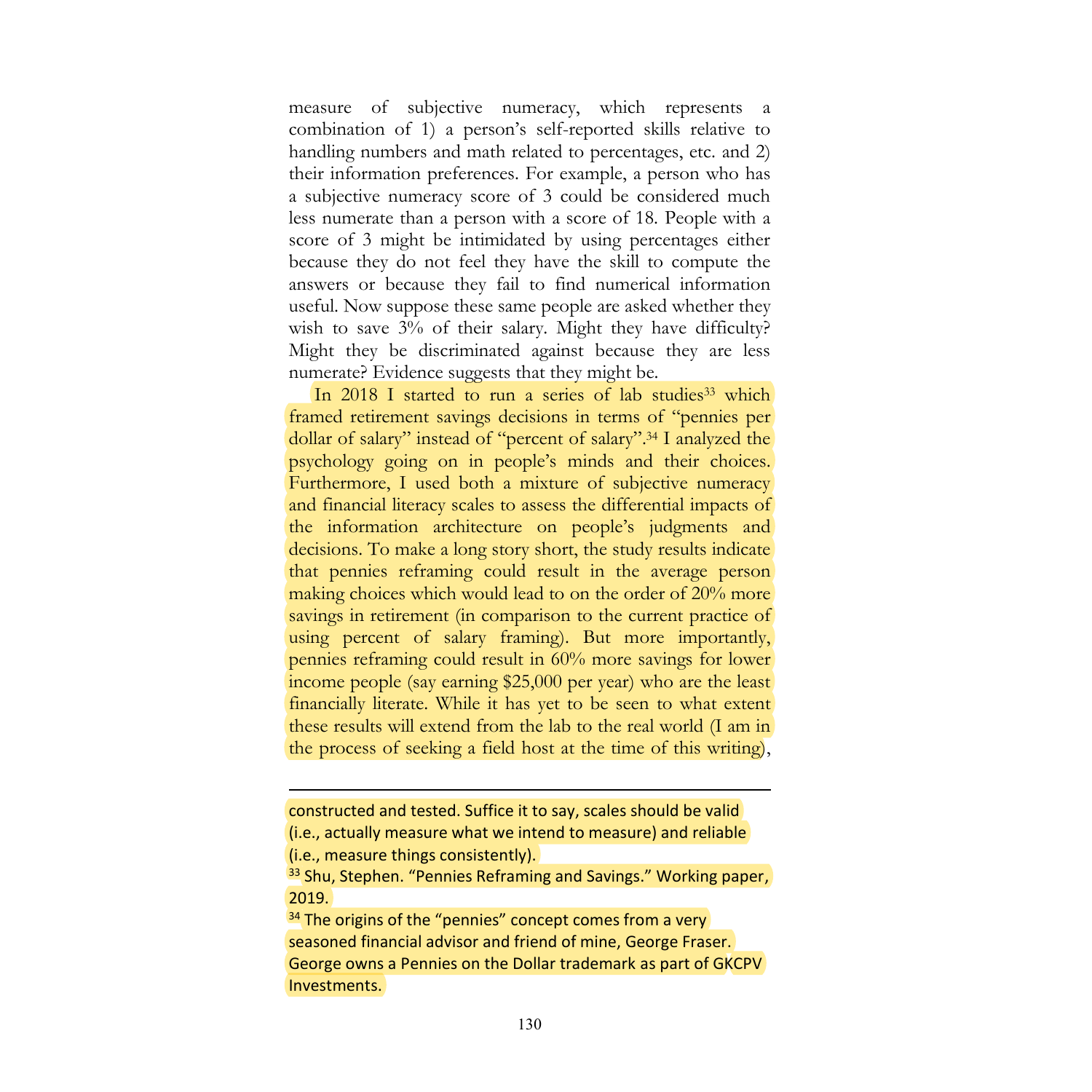even if they do so only to a small extent, it will be an important step toward democratizing retirement savings outcomes.

#### **The Digital World**

The digital world offers a number of opportunities to democratize outcomes. Companies that have put modern technology infrastructure and operational processes in place can better capitalize on agility and scale than those companies that have not. Most importantly, agile companies can in theory deploy value more quickly as supported by A/B testing platform capabilities (such as mentioned in Chapter 6).

At the same time, the digital world brings great responsibility. On the one hand, we have evidence that people behave differently using digital devices, in domains such as comprehension, visual biases (e.g., edge aversion), and a number of other areas (Benartzi and Lehrer 2017). On the other hand, technology has become increasingly complicated with large teams required to develop, test, and maintain technology infrastructure. Have these companies put the right processes in place to address behavioral science considerations, including new findings in the digital age? And if they have put processes in place, are they of the right scale? My anecdotal experience indicates that these two conditions may not be satisfied in many companies. For example, I often see critical aspects of choice architecture inadvertently left to technology developers who may neither have behavioral science nor design on their list of concerns for a variety of reasons.

The digital world brings scale in terms of reaching end users, and if we are smart, we can use this scale to improve outcomes and reduce discrimination. Hal Hershfield, Shlomo Benartzi, and I ran a study with the FinTech company Acorns, a business which made its name early on through the concept of investing "spare change" (Hershfield, Shu & Benartzi 2019). For example, suppose a user of the Acorns app bought a cup of coffee for \$4.25. The app would allow the user to round up the purchase to \$5.00 with \$0.75 being moved into an account that allowed micro-amounts to be invested in portfolios with various risk/return profiles.

In the study we ran, our goal was to go beyond purchaseassociated savings and instead increase the percentage of savers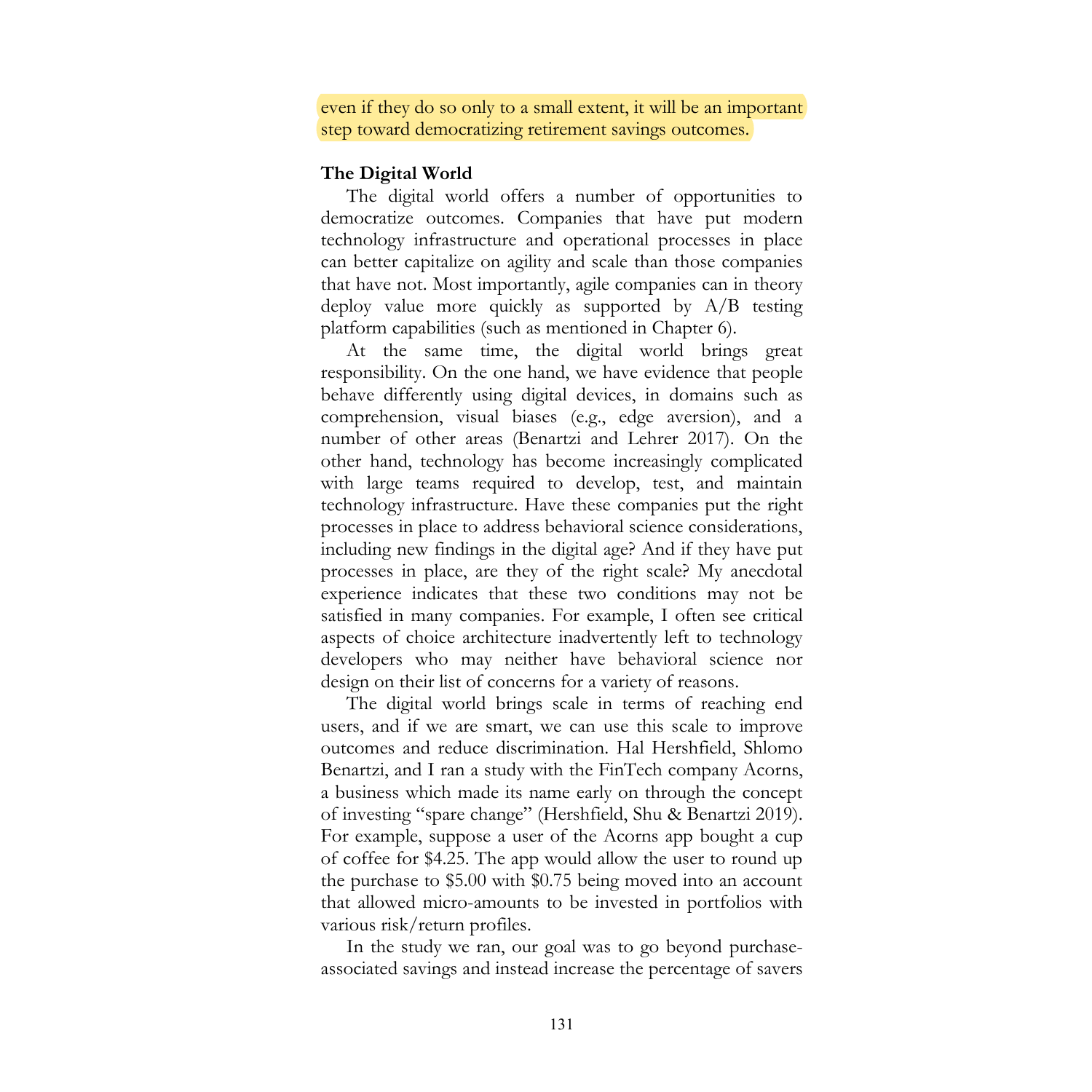saving regularly through participation in a recurring deposit program. For a subset of new users to the app, we presented them with an opportunity to join this recurring savings program with 1) some of the people being offered the option to save \$150 per month, 2) some of the people being offered the option to save \$35 per week, and 3) some of the people being offered the option to save \$5 per day. So people in each of these three groups were offered choices that were roughly equivalent in terms of economic consequences, but the choices were presented in a different way for each group.

How did people behave, and what were their choices? Whereas 7.1% of people joined the recurring deposit program when it was framed as \$150 per month, 10.3% of people joined when it was framed as \$35 per week. And a whopping 29.9% of people joined when it was framed as \$5 per day. Whether more people joined because they experienced less psychological pain, thought of opportunity costs differently through the framing, or some other reason, the end result was that four times as many users joined the program when it was framed as \$5 per day instead of \$150 per month.

When examining the results of the study more closely, we also find interesting results relative to the impact on different income levels. While on average 7.1% of people had signed up for the recurring deposit program when it was framed as \$150 per month, that average sign-up rate actually reflects 15% of people signing up who earn more than \$100,000 per year and only 5% of people signing up who earn less than \$25,000 per year (See the left side of Figure 7.2). In other words, there is a sign-up impact of three times the amount for higher versus lower income levels. However, when the recurring deposit program was framed as \$5 per day, discrimination between the income brackets was eliminated with about 30% of people signing up whether they were earning less than \$25,000 per year or over \$100,000 per year (see how the gap between the bars is eliminated on the right side of Figure 7.2).

The possibilities to help people through addressing individual behavioral differences and leveraging the digital world are vast. Whether it is trying to help workers in the Gig Economy (who may work in more precarious environments without safety nets), helping older generations work through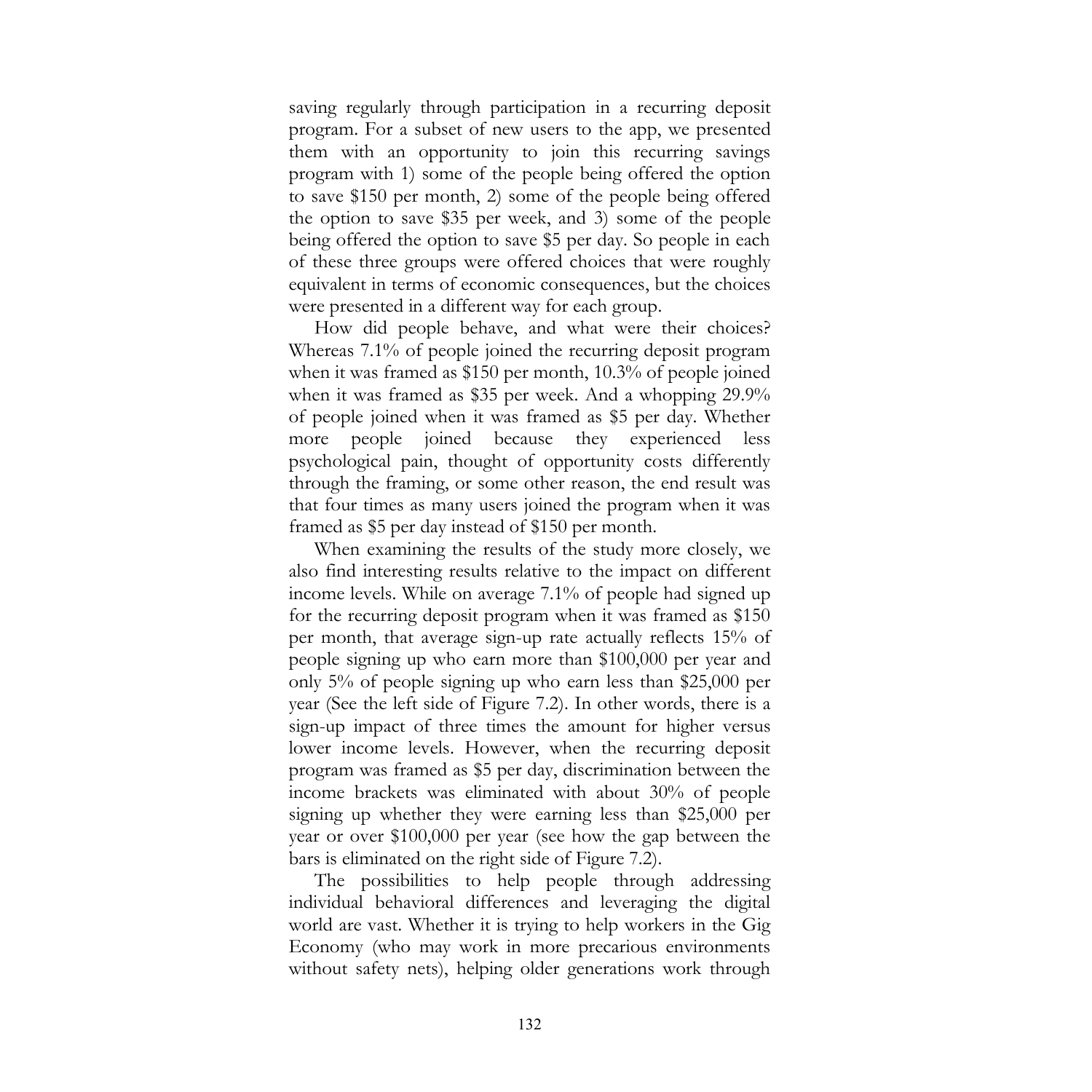complex problems associated with living in retirement, preventing the elderly from being preyed upon, or assisting people in making complex choices relative to healthcare and wellness, we can try to do more. It will take a mixture of setting the right goals, performing valuable research, getting the right mix of innovation, and performing testing. Goals. Research. Innovation. Testing. We can think of Behavioral GRIT™ to democratize outcomes.

### $\blacksquare$  <\$25k  $\blacksquare$ \$100k+ 31% 30% % Participating by Income<br>Bracket 21% 15% 10% 5% \$150/month \$35/week \$5/day Source: Based on Hershfield, Hal and Shu, Stephen and Benartzi, Shlomo. Temporal Reframing and Participation in a Savings Program: A<br>Field Experiment (February 2, 2019). Available at SSRN: https://ssrn.com/abstract=3097468

## Information Reframing Can Reduce **Discrimination Between Income Brackets**

Figure 7.2: Example of Democratizing Outcomes Through Nudging and Reducing Income Discrimination

#### **Key Takeaways**

Throughout this book, I've tried to address democratizing nudging in terms of how companies might try to implement behavioral science initiatives and how they might implement nudge units. However, in this chapter I've tried to explore a slightly different problem, which is about democratizing outcomes for end users. Here are some thoughts on how to think about this problem:

> • **Try to define what it means to democratize outcomes** – This process might be messy and a tad philosophical, but it's important to think about goals (i.e., the "G" in GRIT) with an eye toward